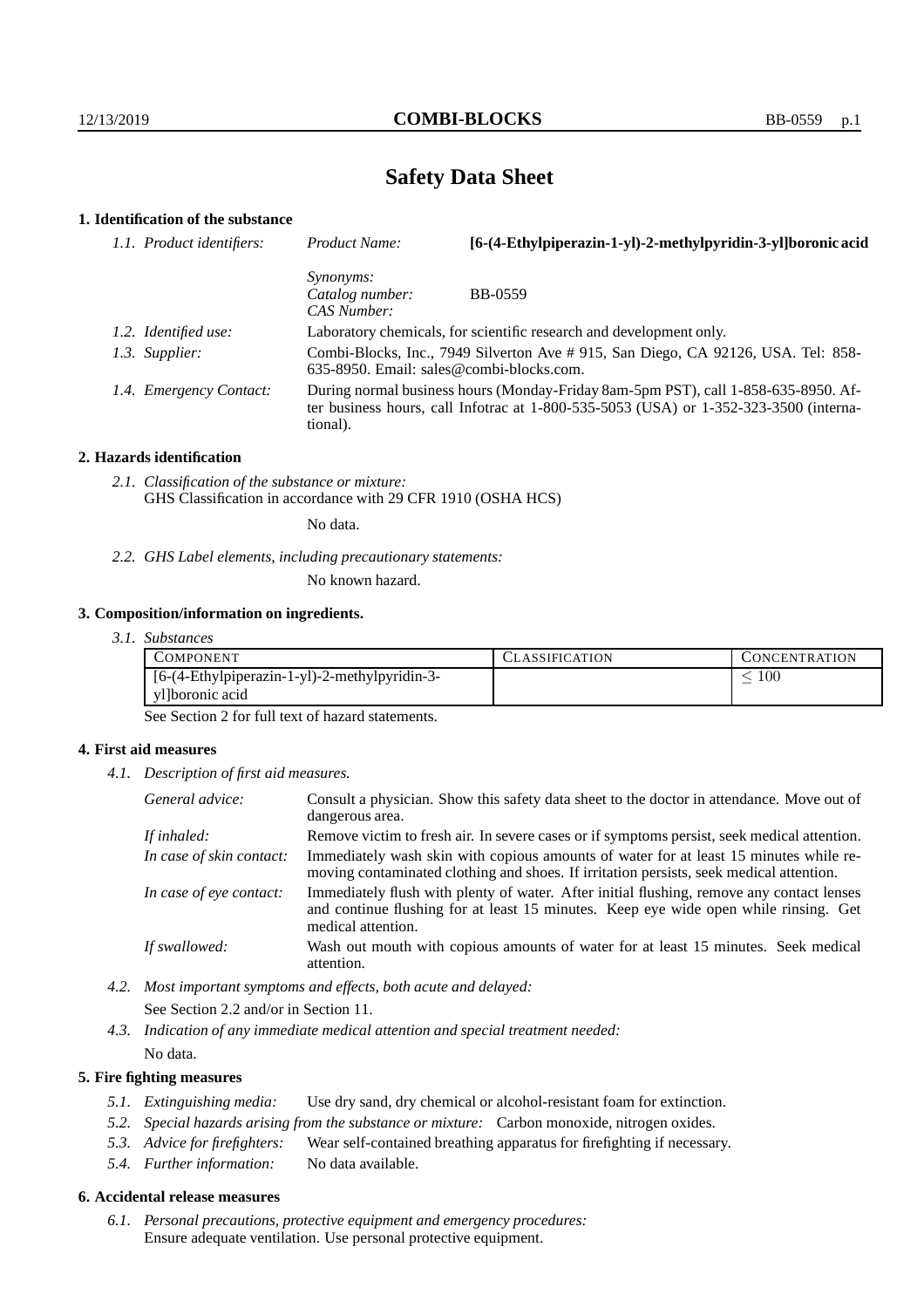| 6.2. Environmental precautions:<br>Should not be released into the environment. See Section 12 for additional ecological information.                                                                                                                      |                                                                                                                                                                                                                                                                    |  |  |
|------------------------------------------------------------------------------------------------------------------------------------------------------------------------------------------------------------------------------------------------------------|--------------------------------------------------------------------------------------------------------------------------------------------------------------------------------------------------------------------------------------------------------------------|--|--|
|                                                                                                                                                                                                                                                            |                                                                                                                                                                                                                                                                    |  |  |
| 6.3. Methods and materials for containment and cleaning up:<br>Sweep up or vacuum up spillage and collect in suitable container for disposal.                                                                                                              |                                                                                                                                                                                                                                                                    |  |  |
| 6.4. Reference to other sections:                                                                                                                                                                                                                          |                                                                                                                                                                                                                                                                    |  |  |
| Refer to protective measures listed in Sections 8 and 13.                                                                                                                                                                                                  |                                                                                                                                                                                                                                                                    |  |  |
| 7. Handling and storage                                                                                                                                                                                                                                    |                                                                                                                                                                                                                                                                    |  |  |
|                                                                                                                                                                                                                                                            | 7.1. Precautions for safe handling: Avoid contact with skin and eyes. Avoid inhalation of vapour or mist. Keep away<br>from sources of ignition - No smoking. Take measures to prevent the build up of electro-<br>static charge. For precautions see section 2.2. |  |  |
| 7.2. Conditions for safe storage, including any incompatibilities: Store refrigerated. Keep container tightly closed in<br>a dry and well-ventilated place. Containers which are opened must be carefully resealed<br>and kept upright to prevent leakage. |                                                                                                                                                                                                                                                                    |  |  |
| Laboratory chemicals, for scientific research and development only.<br>7.3. Specific end use(s):                                                                                                                                                           |                                                                                                                                                                                                                                                                    |  |  |
| 8. Exposure Controls / Personal protection                                                                                                                                                                                                                 |                                                                                                                                                                                                                                                                    |  |  |
| 8.1. Control parameters:                                                                                                                                                                                                                                   |                                                                                                                                                                                                                                                                    |  |  |
| Components with workplace control parameters: Contains no substances with occupational exposure limit values.                                                                                                                                              |                                                                                                                                                                                                                                                                    |  |  |
| 8.2. Exposure controls:                                                                                                                                                                                                                                    |                                                                                                                                                                                                                                                                    |  |  |
|                                                                                                                                                                                                                                                            | Appropriate engineering controls: Ensure that eyewash stations and safety showers are close to the workstation<br>location. Ensure adequate ventilation, especially in confined areas.                                                                             |  |  |
| Personal protective equipment:                                                                                                                                                                                                                             |                                                                                                                                                                                                                                                                    |  |  |
| Eye/face protection:                                                                                                                                                                                                                                       | Wear appropriate protective eyeglasses or chemical safety goggles as described by OSHA's<br>eye and face protection regulations in 29 CFR 1910.133 or European Standard EN166.                                                                                     |  |  |
| Skin protection:                                                                                                                                                                                                                                           | Handle with gloves. Gloves must be inspected prior to use. Use proper glove removal<br>technique (without touching glove's outer surface) to avoid skin contact with this product.                                                                                 |  |  |

## **8. Exposure Controls / Personal protection**

| Eye/face protection:               | Wear appropriate protective eyeglasses or chemical safety goggles as described by OSHA's<br>eye and face protection regulations in 29 CFR 1910.133 or European Standard EN166.                                                                                                                                         |  |  |
|------------------------------------|------------------------------------------------------------------------------------------------------------------------------------------------------------------------------------------------------------------------------------------------------------------------------------------------------------------------|--|--|
| Skin protection:                   | Handle with gloves. Gloves must be inspected prior to use. Use proper glove removal<br>technique (without touching glove's outer surface) to avoid skin contact with this product.<br>Dispose of contaminated gloves after use in accordance with applicable laws and good<br>laboratory practices. Wash and dry hands |  |  |
| <b>Body Protection:</b>            | Complete suit protecting against chemicals, Flame retardant antistatic protective clothing.,<br>The type of protective equipment must be selected according to the concentration and<br>amount of the dangerous substance at the specific workplace.                                                                   |  |  |
| Respiratory protection:            |                                                                                                                                                                                                                                                                                                                        |  |  |
| Control of environmental exposure: | Prevent further leakage or spillage if safe to do so. Do not let product enter<br>drains.                                                                                                                                                                                                                              |  |  |

## **9. Physical and chemical properties**

*9.1. Information on basic physical and chemical properties*

| (a)      | Appearance:                                   | No data  |
|----------|-----------------------------------------------|----------|
| (b)      | Odour:                                        | No data  |
| (c)      | Odour Threshold:                              | No data  |
| (d)      | pH:                                           | No data  |
| (e)      | Melting point/freezing point:                 | No date. |
| (f)      | Initial boiling point and boiling range:      | No data  |
| (g)      | Flash point:                                  | No data  |
| (h)      | Evaporatoin rate:                             | No data  |
| (i)      | Flammability (solid, gas):                    | No data  |
| (j)      | Upper/lower flammability or explosive limits: | No data  |
| $\rm(k)$ | Vapour pressure:                              | No data  |
| (1)      | Vapour density:                               | No data  |
| (m)      | Relative density:                             | No data  |
| (n)      | Water solubility:                             | No data  |
| $\circ$  | Partition coefficient: n-octanol/water:       | No data  |
| (p)      | Auto-ignition:                                | No data  |
| (q)      | Decomposition temperature:                    | No data  |
| (r)      | Viscosity:                                    | No data  |
| (s)      | Explosive properties:                         | No data  |
| (t)      | Oxidizing properties:                         | No data  |